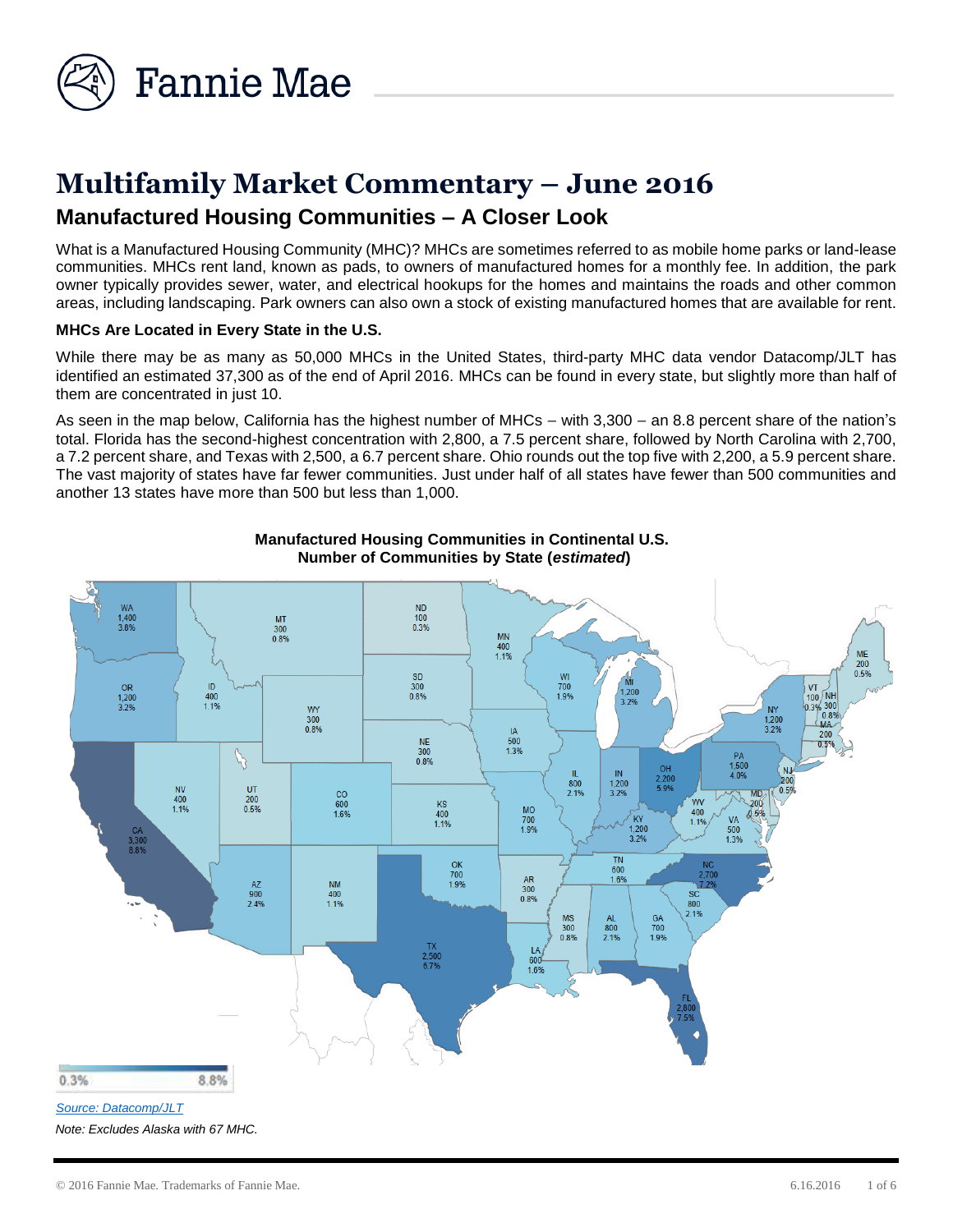

# **MHCs in the Inland Empire and Los Angeles County**

# **Counties with Concentrations of MHCs**

A few states have counties with particularly high concentrations of MHCs. For instance, in Arizona, just three counties – Maricopa, Pina, and Pinal – have more than 700 MHC properties, according to third-party multifamily data vendor CoStar Group, Inc. In California, Los Angeles, Riverside, and San Bernardino counties together have an estimated 800 MHC properties. Encompassing both Riverside and San Bernardino, the Inland Empire has relatively less expensive land, which makes it a more viable location for MHCs.



*Source: CoStar Group, Inc.*

# **States with Even Distributions of MHCs**

In contrast to California and Arizona, which have a few counties with heavy concentrations of MHCs, the MHC distribution is far more even in some other states. For instance, as shown in the maps below, there are MHCs in nearly every county in Florida. Many Texas counties have MHCs, but there is a greater concentration in East Texas.

# **Florida MHCs Texas MHCs**



*Source: CoStar Group, Inc.*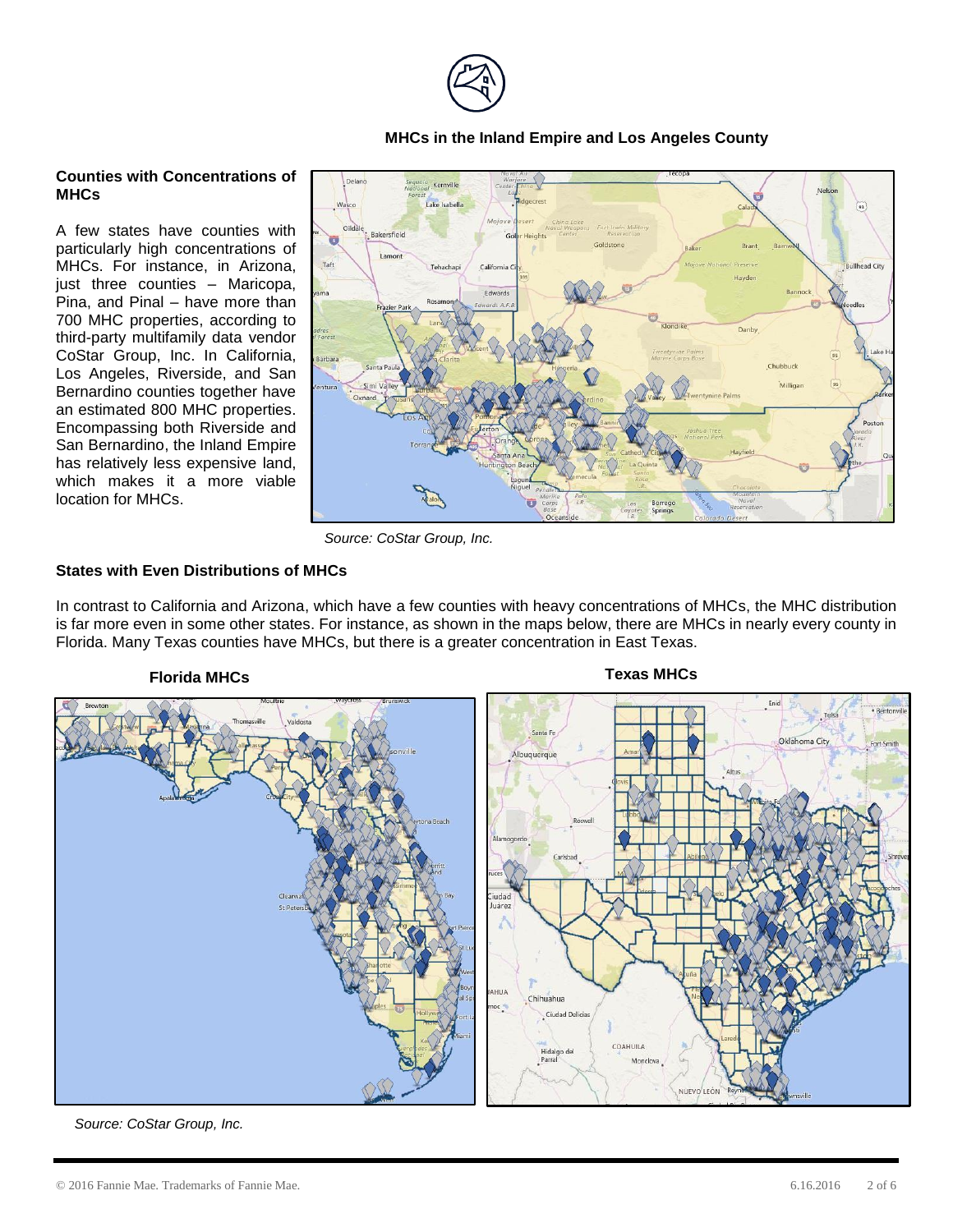

# **Two Primary Types of Manufactured Housing Communities**

MHCs can be for all ages or age-restricted. Age-restricted communities serve retirees who are generally over the age of 55. Based on the communities Datacomp/JLT has been able to categorize, four states have a significant number of MHCs geared toward retirees: Florida with just over 900, California with just under 800, Arizona with just over 300, and Washington with just under 300. **Distribution of MHCs by Number of Pads**

> 4.500 4.000 3.500 3.000 2.500 2,000 1.500 1.000 500 n

#### **Smaller MHCs More Prevalent**

Most MHCs where Datacomp/JLT has identified the pad count have between five and 299 pads. As shown in the adjacent chart, just over 4,000 MHCs have between 25 and 49 pads. Close to 8,500 MHCs have between 50 and 149 pads. Fewer communities – slightly more than 1,700 – have more than 300 pads.

Interestingly, there are communities with fewer than five pads. Datacomp/JLT has identified about 100 MHCs that have only one to four pads. Further, slightly more than 3,000 MHCs have only five to 24 pads. Some of these smaller communities may be on a private owner's property and may not have access to municipal utilities or water and sewer systems.

#### **Few New MHCs**

As shown in the chart below, few new MHCs are under construction. According to CoStar, virtually no MHCs have been constructed over the past five years. That trend appears to be continuing into 2016. At the end of the year's first quarter, there were just three MHCs –

with an estimated 895 pads – under construction. That is far below the estimated historical annual average of 3,500 pads. Of the three MHCs currently under construction, one is located in Amegard, ND, with an estimated 48 pads priced at \$25,000 per pad. The second project is in Missoula, MT, with 766 pads, and the third is in Gainesville, FL, with 81 pads.



**Construction in Manufactured Housing Communities by Number of Pads**

*Source: CoStar Group, Inc.*

24.99

v

1251,49

1180-200

1902.06 1201.40

1404.49

Source: Datacomp/JLT Note: excludes just under 16,000 MHC with an unknown number of pads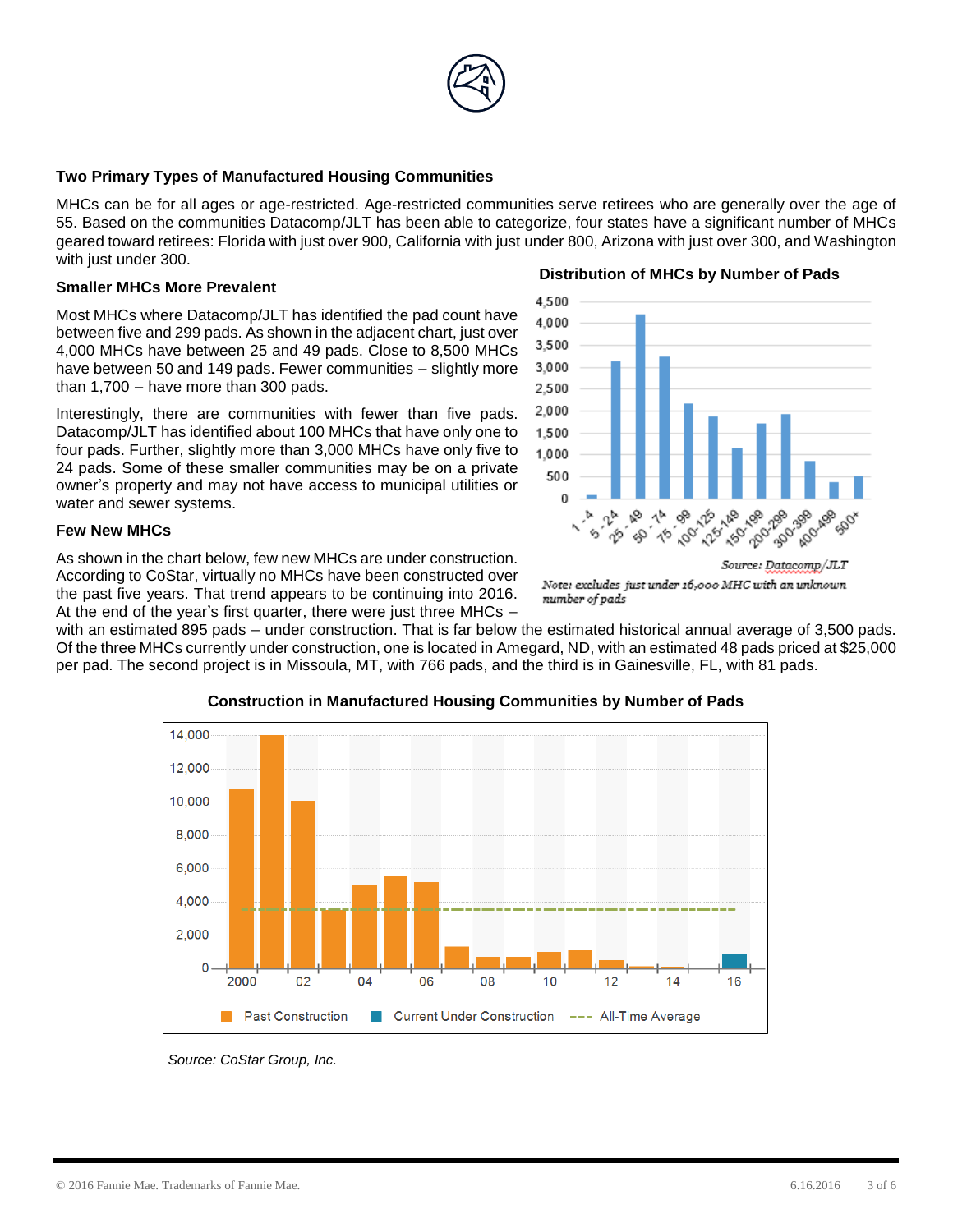

With little new inventory coming online over the past 15 years, the MHC stock is aging. As shown in the chart to the right, most MHCs – 68 percent – were built prior to 1980. The highest proportion of MHCs – an estimated 35 percent – were constructed between 1970 and 1979. Another 24 percent were constructed even earlier, between 1960 and 1969. Only 14 percent of MHCs have been built since 1990, likely due in part to rising land costs.

#### **MHC Sales Transactions Increasing**

While MHC sales data is limited, Datacomp/JLT reported an estimated 1,100 sales transactions resulting in a change in ownership in 2015.

**MHC Stock Getting Older Distribution of MHCs by Year Built**



Source: Datacomp/JLT, based on approximately 16,100 MHC.

Third-party data vendor Real Capital Analytics also provides additional insights into MHC transactions, but only for those valued at \$2.5 million or higher. The annual volume of MHC transactions appears to be picking up. After averaging \$2.7 billion on 269 properties annually from 2005 to 2012, the volume of transactions averaged \$5.5 billion on 307 properties annually from 2013 to 2015. As shown in the table below, in 2015 alone, MHC sales totaled an estimated \$5.6 billion on 533 properties, representing 114,086 pads.

Despite the increase in sales transaction volume, the price per pad has been remarkably consistent since 2008, ranging from an estimated \$45,000 to \$50,000 per pad. Slightly fewer than 120,000 pads have been transacted on average annually since 2013.

### **MHC Lending Volume Also Increasing**

Lending on MHCs has grown since 2008, as shown in the table below. MHC lending increased to \$3.9 billion in 2013 from just \$0.9 billion in 2008, followed by \$2.5 billion in 2014, and \$3.5 billion in 2015.

Two of the largest MHC loans in 2015 were in California: "Huntington by the Sea" with 306 pads had a loan of \$75 million, and "Surf City Beach Cottages" with 256 pads had a loan for \$52 million.

| $10110$ called (called $1, 2000$ . Then cot $2010$ |                   |         |                                                |                                     |  |
|----------------------------------------------------|-------------------|---------|------------------------------------------------|-------------------------------------|--|
| Year                                               | <b>Properties</b> | Pads    | <b>Sales</b><br><b>Volume</b><br>(\$ Billions) | <b>Loan Volume</b><br>(\$ Billions) |  |
| 2005                                               | 308               | 71.644  | \$3.0                                          | \$2.1                               |  |
| 2006                                               | 418               | 98.326  | 3.3                                            | 2.2                                 |  |
| 2007                                               | 462               | 106.084 | 4.2                                            | 2.5                                 |  |
| 2008                                               | 141               | 32.102  | 1.4                                            | 0.9                                 |  |
| 2009                                               | 159               | 41,033  | 2.1                                            | 1.2                                 |  |
| 2010                                               | 135               | 29.272  | 1.4                                            | 0.7                                 |  |
| 2011                                               | 253               | 62,346  | 2.9                                            | 1.7                                 |  |
| 2012                                               | 272               | 65,527  | 2.9                                            | 1.9                                 |  |
| 2013                                               | 592               | 145.408 | 6.2                                            | 3.9                                 |  |
| 2014                                               | 368               | 98,701  | 4.6                                            | 2.5                                 |  |
| 2015                                               | 533               | 114,086 | 5.6                                            | 3.5                                 |  |
| 2016                                               | 56                | 11,724  | 0.5                                            | 0.2                                 |  |

# **MHC Sales (Jan. 1, 2005 – April 30, 2016)**

*Source: Real Capital Analytics: [https://www.rcanalytics.com](https://www.rcanalytics.com/)*

*Note: Based on transactions valued at \$2.5 million or higher. Includes both sales and refinances of existing properties.*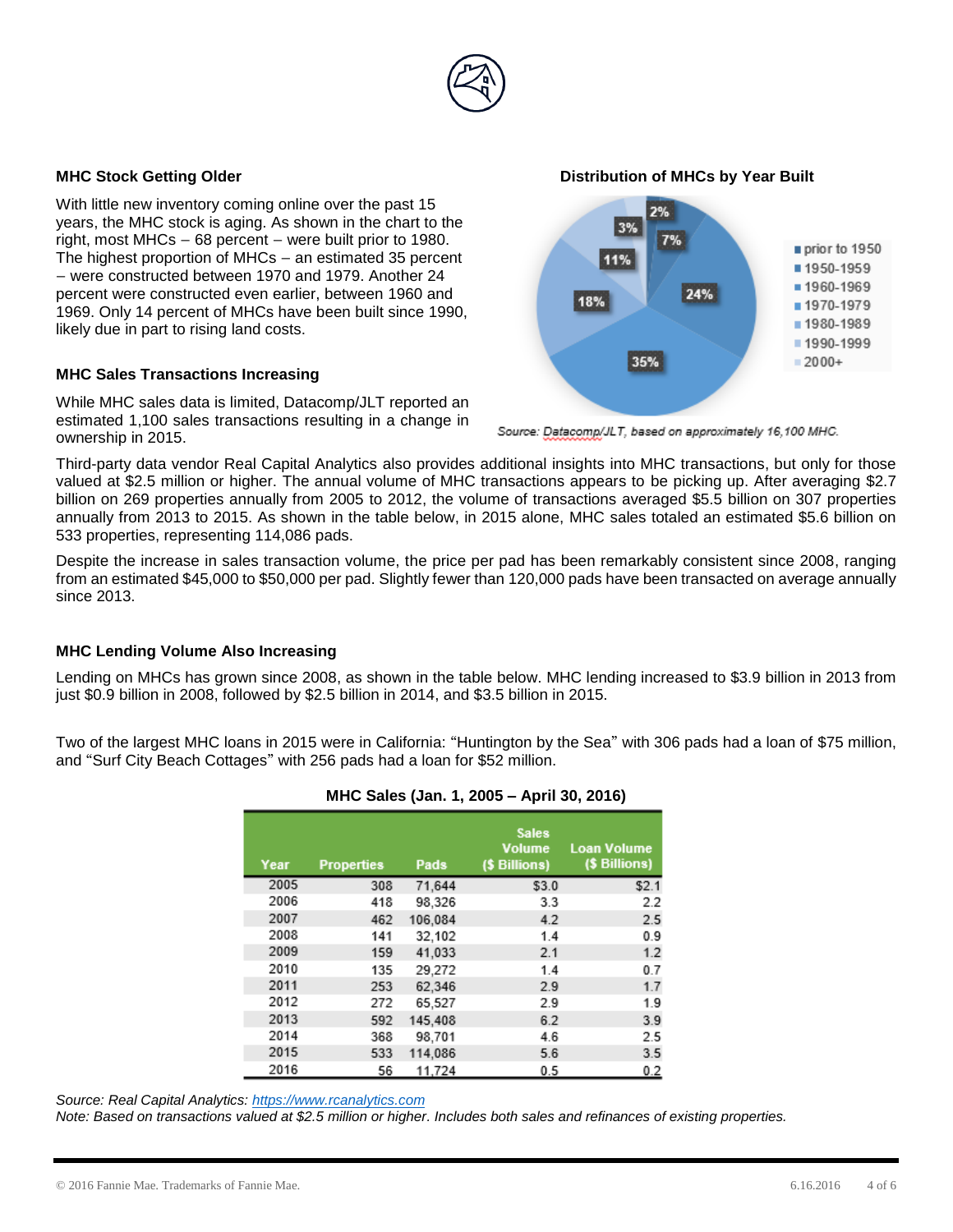

# **Private Investors are a Significant Factor in MHCs**

According to Data from Real Capital Analytics, private investors have the largest share of the MHC market with 47 percent. Since the beginning of 2015, privately owned companies and real estate developers accounted for the vast majority of private investment, with \$1.9 billion invested. Non-publicly traded REITs accounted for just \$120 million and high-net-worth individuals just \$18 million.

Nevertheless, public investors also play a significant role. As shown in the chart below, since 2015, 42 percent of MHC investments were made by publicly-traded companies. These included real estate investment trusts (REITs), publicly traded owners and operators of MHCs, and publicly traded development and property management companies. Equity funds and institutional investors have also played a smaller role in the MHC sector.



### **Investor Category for MHC Transactions (Jan. 1, 2015 – April 30, 2016)**

*Source: Real Capital Analytics: [https://www.rcanalytics.com](https://www.rcanalytics.com/)*

As shown in the table below, since Jan. 1, 2015, the publicly traded company with the highest investment in MHC – at \$1.4 billion – was Sun Communities, Inc., a REIT that owns more than 200 MHCs in 29 states. In second place – with a \$214 million investment – was NorthStar Realty Finance, which holds an estimated 136 MHCs with 33,000 pads in 14 states. Foreign investors also appear to have a strong interest in MHC. Rounding out the top three was Ingenia – the largest Australian REIT, which specializes in retirement MHCs – with \$103 million.

The top three privately held companies investing in MHCs since the beginning of 2015 are RHP Properties with an investment of \$460 million, AMC REIT with \$117 million, and Hometown America with \$80 million. Carlyle Group has led the equity investors, with \$174 million invested since the start of 2015.

With \$19 million invested, Northwestern Mutual, an insurance company, has been the institutional investor making the largest investment since the start of 2015.

| $\frac{1}{1111}$ $\frac{1}{1111}$ $\frac{1}{1111}$ $\frac{1}{1111}$ $\frac{1}{1111}$ $\frac{1}{1111}$ $\frac{1}{1111}$ $\frac{1}{1111}$ $\frac{1}{1111}$ $\frac{1}{1111}$ $\frac{1}{1111}$ $\frac{1}{1111}$ $\frac{1}{1111}$ $\frac{1}{1111}$ $\frac{1}{1111}$ |                             |                               |  |  |  |
|----------------------------------------------------------------------------------------------------------------------------------------------------------------------------------------------------------------------------------------------------------------|-----------------------------|-------------------------------|--|--|--|
| <b>Public Entity</b>                                                                                                                                                                                                                                           | <b>Private Entity</b>       | <b>Equity Fund</b>            |  |  |  |
| Sun Communities, Inc. \$1.4 B                                                                                                                                                                                                                                  | RHP Properties: \$460 M     | Carlyle Group: \$174 M        |  |  |  |
| NorthStar: \$214 M                                                                                                                                                                                                                                             | <b>AMC REIT: \$117 M</b>    | Tricon Capital Group: \$69 M  |  |  |  |
| Ingenia: \$103 M                                                                                                                                                                                                                                               | Hometown AM: \$80 M         | Westwind Investors: \$63 M    |  |  |  |
| <b>UMH: \$102 M</b>                                                                                                                                                                                                                                            | Horizon Land Co: \$76 M     | Lone Star: \$29 M             |  |  |  |
| Equity Lifestyle Properties: \$61 M                                                                                                                                                                                                                            | Meritus Communities: \$74 M | Green Courte Partners: \$15 M |  |  |  |

# **Investors by Category for MHC Transactions (Jan. 1, 2015 – April 30, 2016)**

*Source: Real Capital Analytics: [https://www.rcanalytics.com](https://www.rcanalytics.com/)*